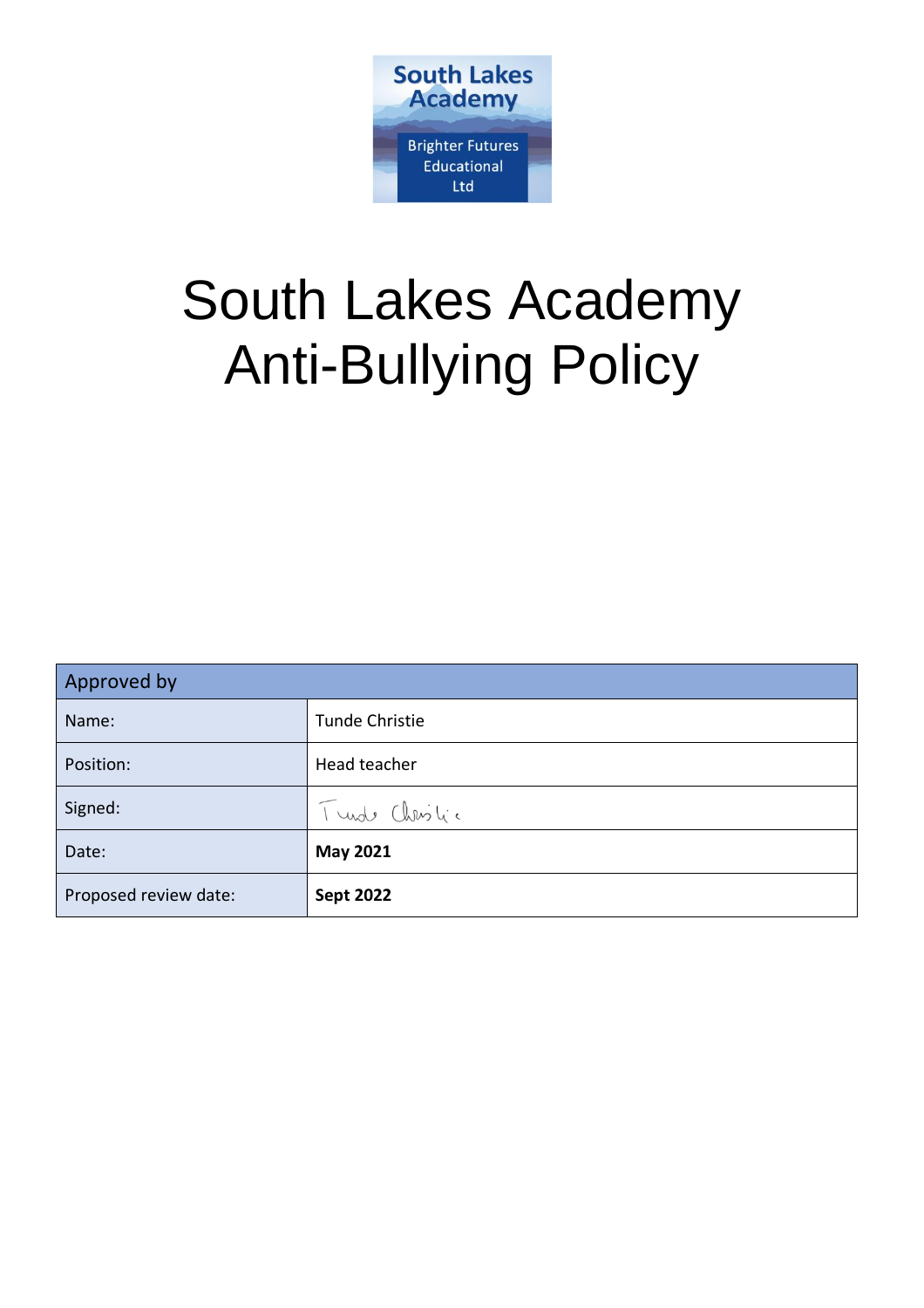South Lakes Academy's mission statement states, "We will provide a safe, supportive learning environment with opportunities for each student to develop the skills and knowledge to become a responsible, successful citizen." One of the ways in which we can create this 'safe and supportive' learning environment is to ensure that we have adequate policies in place to support this. This Anti-bullying policy has been created in order to establish and explain our stance on bullying – that it will not be tolerated in any way, shape or form. This policy has been drawn up under the guidance of the DfES Practice Document, "Bullying – Don't suffer in silence".

It is worth mentioning at this point that all our students are taught on a one-to-one or one-to-two basis and as such there is no real risk of any young person to bully another young person at school as our students are supervised constantly. That being said, South Lakes Academy recognises that there may be isolated incidents that 'slip through the net', therefore we have implemented this Anti-bullying policy.

# **What is Bullying?**

Bullying is considered to be a repetitive or intentionally causing pain to another person, this pain may be physical, verbal or emotional. Generally, in cases of bullying there is a relationship involving an imbalance of power. Bullying can be found in a variety of forms, for example, racial, sexual and/or homophobic comments, and can happen in a variety of ways, such as, person-to-person, anonymous notes, or in 'cyberspace' – in the form of email, or text messages or through other social media outlets.

It must be pointed out that not all negative interactions between students can be classified as bullying, and here at South Lakes Academy we work hard in order to help our students to understand the difference between bullying and falling out or arguing.

# **Practice and Procedures**

It is recognised that bullying can have a huge range of consequences, not only for both the victim and the perpetrator, but also for anyone that witnesses the bulling, staff involved, the community and for society at large. All staff, students and visitors to South Lakes Academy must take responsibility for promoting a common antibullying approach by being supportive of each other, providing positive role models and demonstrating a clear understanding that we disapprove of this unacceptable behaviour. South Lakes Academy take bullying seriously, and that all persons involved in the Academy should understand that the reporting of bulling is essential, and that South Lakes Academy will support them fully whenever bullying is reported.

### **It is the responsibility of all members of South Lakes Academy to implement this Anti-Bullying Policy**.

### **Staff Responsibilities**

South Lakes Academy recognises that staff have a vital role to play, as they are at the forefront of behaviour management and supporting the students sense of well-being in the school. It is therefore expected that all staff will:

- Provide a positive role model by behaving in a respectful and caring manner to all pupils and colleagues, to help create a positive atmosphere;
- Raise awareness of bullying through curriculum activities.
- By liaising with the head of centre, keep staff informed of any issues surrounding the delivery and implementation of this policy

### **Student Expectations**

South Lakes Academy expect that students will:

- Support staff in the implementation of the policy. This might involve contributing to agreed approaches designed to reduce bullying or better deal with incidents that arise.
- Be involved in the monitoring and/or reviewing of the policy
- Feel confident that everything is being done to make the centre a safe and secure environment for them to achieve and learn.
- Feel supported and confident in reporting incidents of bullying
- Feel reassured that action regarding bullying will take place and incidents of bullying will be dealt with.

### **Recording and Monitoring**